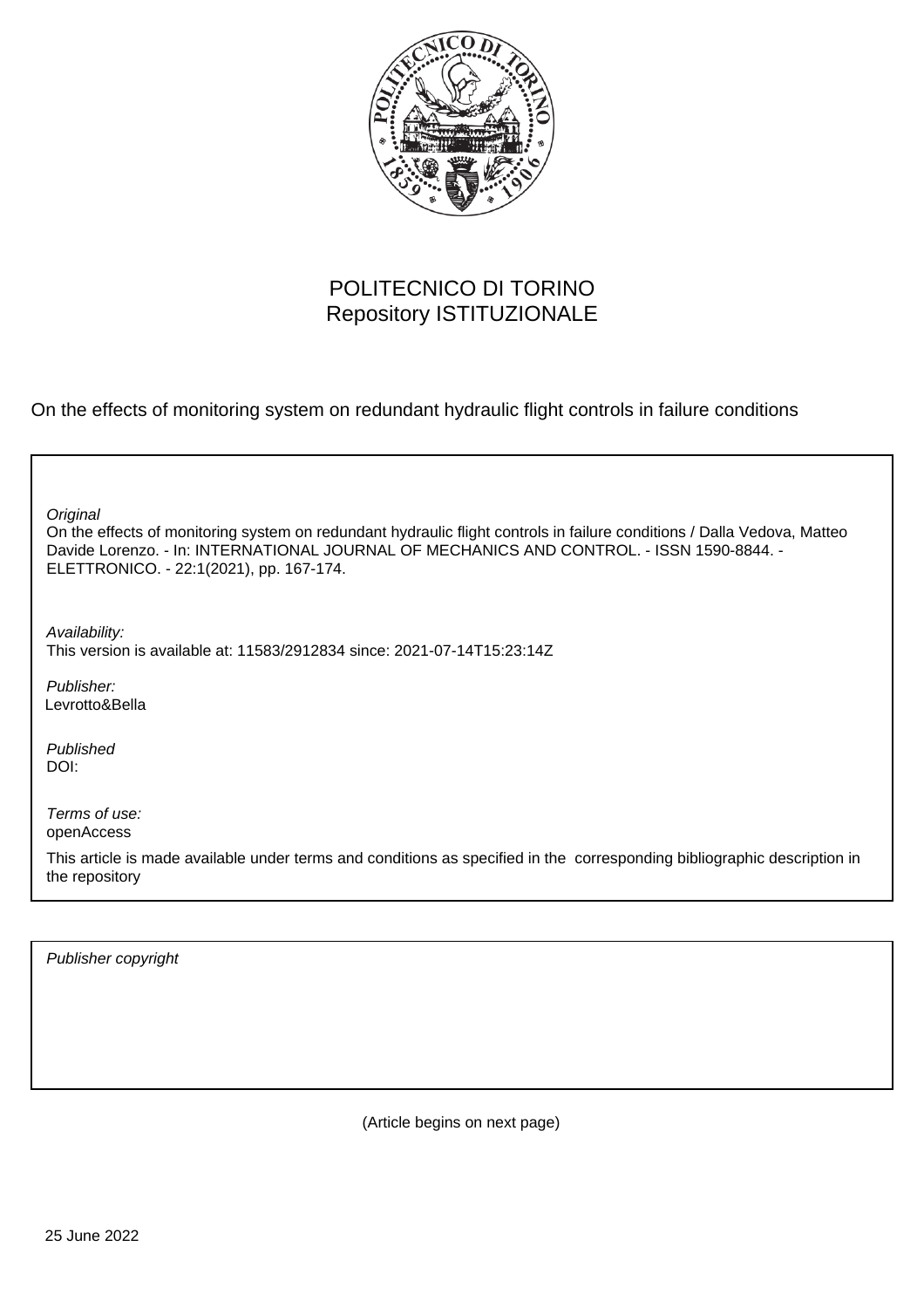# ON THE EFFECTS OF MONITORING SYSTEM ON REDUNDANT HYDRAULIC FLIGHT CONTROLS IN FAILURE CONDITIONS

### Matteo D. L. Dalla Vedova

Department of Mechanical and Aerospace Engineering, Politecnico di Torino

#### ABSTRACT

An active monitoring system is generally required to detect failures of the on-board hydraulic system and overcome its incorrect behaviour. Indeed, several kinds of failures can affect the flight control systems, and sometimes they can be safety-critical. This work is focused on electrohydraulic actuators equipped with proper equalization devices acting when failure modes are present. It studies the most commonly used architecture of redundancy based on the torque-sum arrangement (hydraulic motors generate torques that are summed within the gear reducer connecting the power drive unit with the motion transmission). To simulate and evaluate different behaviours of the system affected by various failure mode conditions, the author developed a dedicated computer program based on a physical-mathematical model of the whole actuation system. It is equipped with a hydraulic motor, electro-hydraulic servovalve, position feedback, and equalization control law. The author pointed out the limits of each kind of failure linked to the related equalization device and concluded that, in case of failure, the disengagement of the equalization device allows a correct actuation operation, thus preventing all critical situations. Equalization devices represent an obstacle because of the reduced contrasting action performed by the operational valve against the failed one.

Keywords: Dynamic simulation, Equalization devices, Failure, Flap controls, Redundancy

## 1 INTRODUCTION AND AIMS OF THE WORK

Several types of failures, according to their specific layout, may affect the flight control systems and be critical for the safety. In order to avoid critical operation conditions and to let the system operate with one or more failure (with partial or none loss of performance), the flight controls must be conceived with a redundant design, even if, in certain cases, it's not sufficient to face problems created by a failure. Failures can be passive or active. Active failures don't affect the operability of the remaining portion of the servo-mechanism so they must be detected by an appropriate monitoring device able to shutoff the failed hydraulic unit; on the contrary, passive failures affect the operability of the remaining portion of the servo-mechanism and do not need specific corrective actions [1].

To correct improper behaviors caused by the failed part of the hydraulic system, it's necessary an active monitoring system: in fact, through proper devices, it can perform corrective actions to disengage the failed section of the system (without or with minor degradation in the whole system behavior) after its recognition in a sufficiently brief time [2]. It should be noted that the redundancy can provoke some improper behaviors in case of manufacturing defects without any failures. This is due to an unsuitable system design of the redundancy architecture, usually split into two categories: torque-summed and speed summed systems [3]. The present work takes into account a typical electrohydraulic torque summed redundant actuation system represented by a servomechanism in which the servovalve is generally considered the most critical element, because of its complex architecture [4]. A proper equalization device can generally overcome the incorrect behavior, usually a force fighting (speed fighting for speed-summed systems), caused by different offsets or asymmetries between the two sections of the actuation system [5]. In fact, manufacturing imperfections bring consequences considered as "null position servovalve errors" and are generally modelled as an offset current affecting the input of the servovalve coils.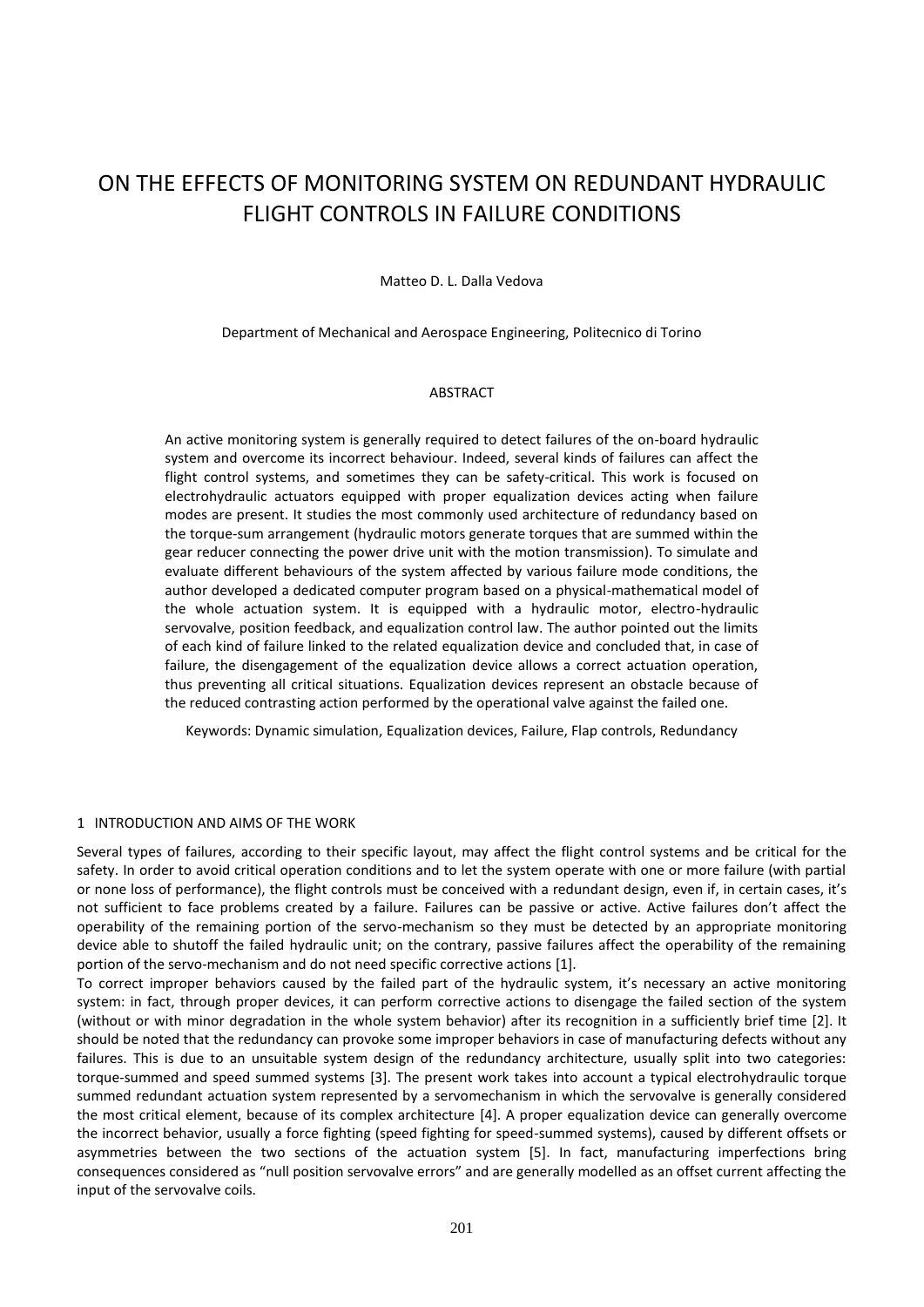This work takes into account the answer of a servo-mechanism equipped with proper equalization devices acting when failure modes are present and studies the most commonly used architecture of redundancy based on the torque-sum arrangement (hydraulic motors generate torques that are summed within the gear reducer connecting the power drive unit with the motion transmission).



Figure 1 Schematic of the torque-sum arrangement.

Failure modes can generally be divided in two categories:

- null position failure (inability to perform and maintain any spool displacement from the centred position);
- hard-over failure (in which the spool reaches one of its ends of travel as a consequence of a control lack).
- As reported in [5], the main servovalve (SV) failure modes considered in this work depend fundamentally on the valve arrangement i.e. flapper-nozzle (FN) or jet-pipe (JP):
- 1. torque-motor coil interruption (FN and JP);
- 2. first stage filter contamination (FN and JP);
- 3. jet pipe contamination (JP);
- 4. spool seizure in centered position (FN and JP);
- 5. electrical connections disengagement (FN and JP);
- 6. fixed orifices or nozzles contamination (FN);
- 7. spool seizure in maximum displacement (FN and JP);
- 8. electrical amplifier polarization (FN and JP);

The failure modes above listed as numbers 1 to 5 give rise to null position failures because their consequence is the inability to perform and maintain any spool displacement from the centered position; on the contrary, the failure modes above listed as numbers 6 to 8 give rise to hard-over failure (i.e. the spool reaches one of its ends of travel as a consequence of a control lack). In case of failure transient, the equalization device and the redundancy architecture greatly affect the system behaviours. In this work two kinds of equalization devices are considered: one aims to reduce the difference between the spool displacements of the servovalves itself, the other aims to reduce the difference between the differential pressure produced by each servovalve on its coupled hydraulic motor. At the aim to simulate and evaluate different behaviours of the system affected by various failure mode conditions, the authors developed a computer program based on a physical-mathematical model of the servomechanism, equipped with hydraulic motor, electrohydraulic servovalve, position feedback and equalization control law.

# 2 PHYSICAL-MATHEMATICAL MODELS OF THE CONSIDERED ACTUATION SYSTEM

In order to evaluate the effects of the failure modes, a physical-mathematical model of the servo-mechanism has been developed, equipped with electrohydraulic servovalve, hydraulic motor, position feedback and equalization control law; from this a computer program has been obtained, by means of which several simulations of the system behavior under different failure mode conditions have been performed. Figures 1 and 2 represent the block diagrams employed for the servo-mechanism representation in the abovementioned configurations:

- torque sum, differential pressure equalization (Fig. 2);
- torque sum, spool displacement equalization (Fig. 3).

As figures show, in every system layout the "error" (Err) arising from the comparison between the commanded (Com) and actual (ThS) positions is computed by means of a proportional position control law (GC) equipped with angular velocity feedback loop (GS) in order to obtain the drive current (Cor - saturated CorM) in input to each of the two servovalves; all its manufacturing defects are contained in the "Offset" quantity summed to the drive current and to the equalization current (DeCor) arising from the equalization device.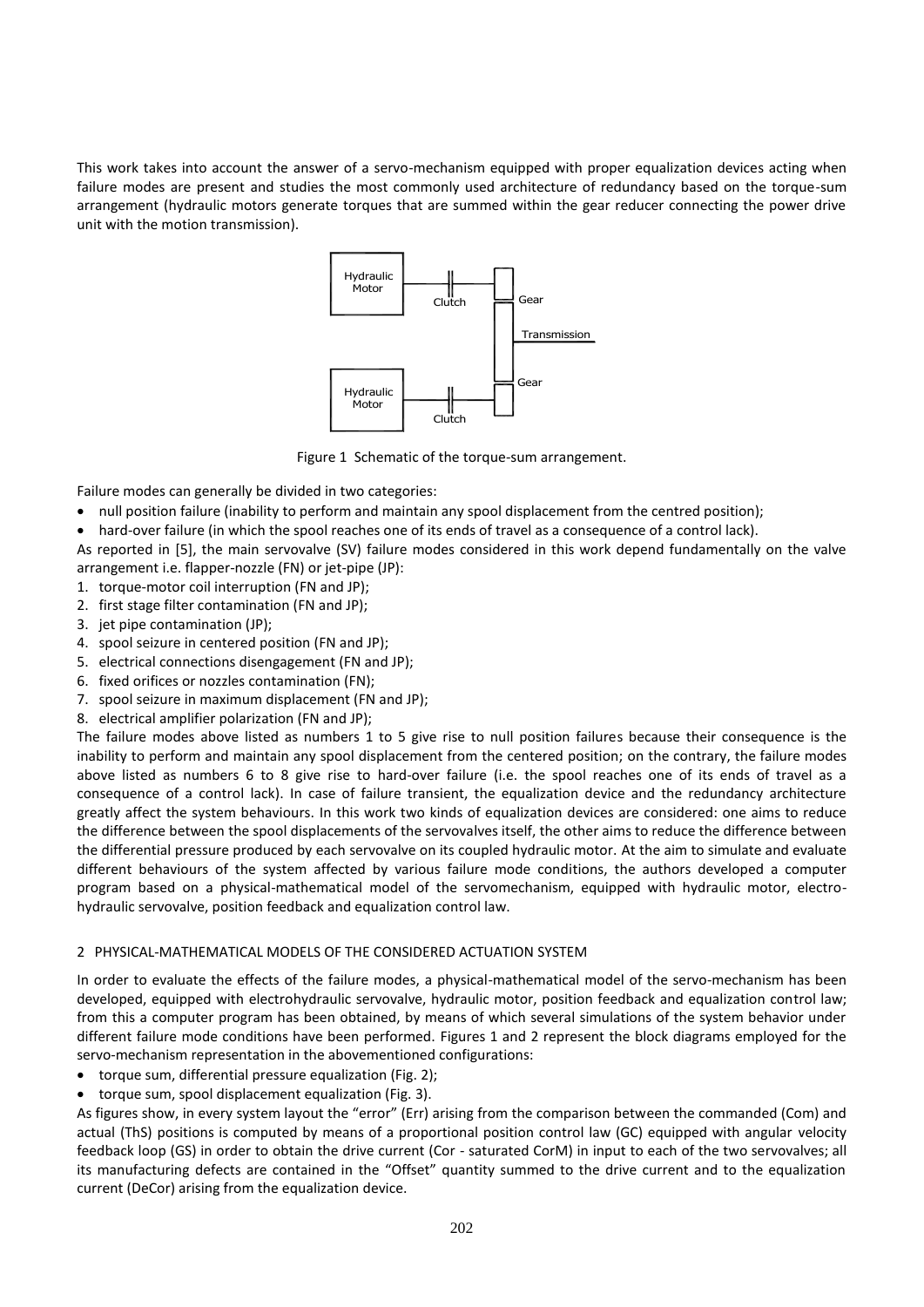From the resulting current, by means of a model characterized by an instantaneous dynamics (GV), the positions of the valves spools (XS – end of travel XSM) are computed [6]. From these, by means of the valve pressure gain (defined GP and properly corrected to take into account the effects of the saturation on the differential pressure GPS), the differential pressures (DePM) effectively acting on the motors are obtained (taking into account the pressure losses caused, within the valve passageways, by the flows through the hydraulic motors QM and related to the valve flow gain GQ) [7].

The assumption of the constant dynamics represented by GV is sufficiently realistic because the incorrect behaviours caused by the manufacturing defects are characterized by slow dynamics [8]. Therefore the use of a more detailed model of the servovalve (characterized by high dynamics) produces no further significant results. These results have been obtained by comparison with a high fidelity (HF) digital twin of the SV fluid dynamic behaviours, accounting for the actual pressure drops caused by the restricted passages of the valve. This HF model was implemented in Matlab-Simulink and validated in turn by comparison with certified numerical codes and experimental data [9-17].

In the considered torque sum case, the differential pressures, by means of the motor displacements (Cil) and the total moment of inertia of the surface-motors assembly (2 JM), taking into account the total load (TR), the viscous (coefficient CM) and dry friction torques [18], give the assembly acceleration (D2ThM); its integration gives the speed (DThM), affecting the viscous and dry frictions and the motor working flows. The last, summed to the leakage ones, give the above mentioned pressure losses through the valve passageways.



Figure 2 Block diagram of the torque summed system with differential pressure equalization.



Figure 3 Block diagram of the torque summed system with spool displacement equalization. with spool displacement equalization of the spool displacement of the spool displacement of the spool displacement of the spool of the spool displacement of the spool displacement of the spool displacement of the spool dis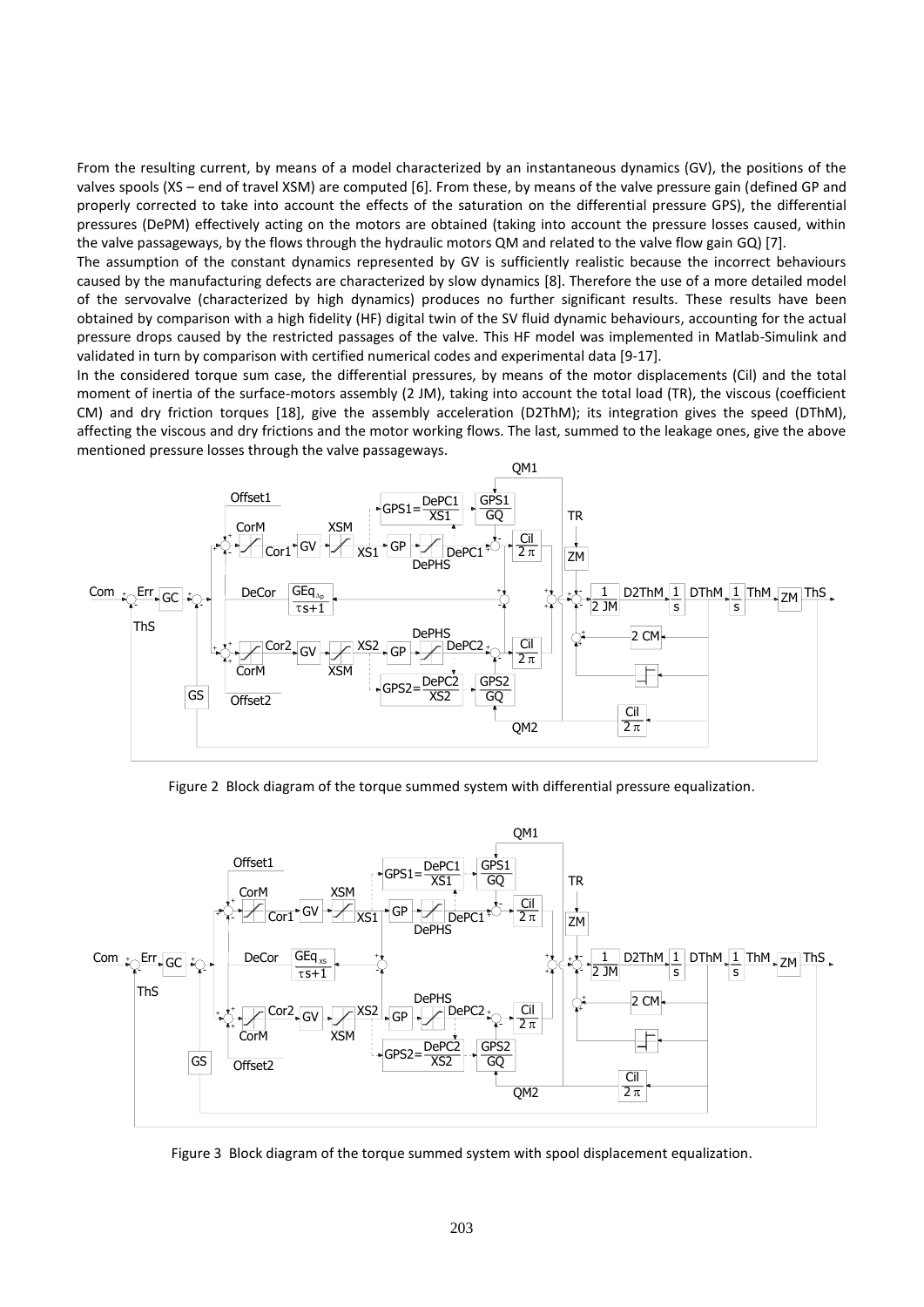The speed integration gives the actual motor position (ThM) and, by the gear ratio (ZM), the position of the moving surface (ThS - controlled element) which is reported in feedback on the command comparison element.

The present work is not focused on the optimization of the design parameters; component dataset is derived from the parameters set by important specialized firms. Moreover, the authors used parametrical analysis to set equalization laws and values of the gains used in the control. Parametrical analyses are more appropriate when the simulation model involves specific mechanical non-linearities as dry friction, end of travel, etc. For each servovalve, the monitoring system uses a device that matches values of input current and of spool displacement. When the two values are not correctly related each other for more than a due lapse of time, a failure declaration is performed and then the failed subsystem is disconnected.

## 3 SYSTEM BEHAVIOUR ANALYSIS

In order to evaluate system behaviours in different configurations (differential pressure equalization and spool displacement equalization) and operating conditions, the authors elaborated two dynamic simulation programs on the basis of the above mentioned mathematical models. Equalization control laws develop a supplementary current proportional to the difference between the two differential pressures (differential pressure equalization) or the two spool displacements (spool displacement equalization), as already shown in figures 2 and 3 respectively.

Figures 4-12 are referred to a system having an input step command Com raising from 0 to 0.1 rad. In all considered cases, the failure event occurs at time t = 0.02 s and regards only the subsystem 1, retaining the full operability of the subsystem 2. The effects of different failure conditions and their interaction with the equalization modes are evaluated



Figure 4 System affected by a null position failure without any type of equalization device.



Figure 5 System affected by a null position failure equipped with a differential pressure equalization device.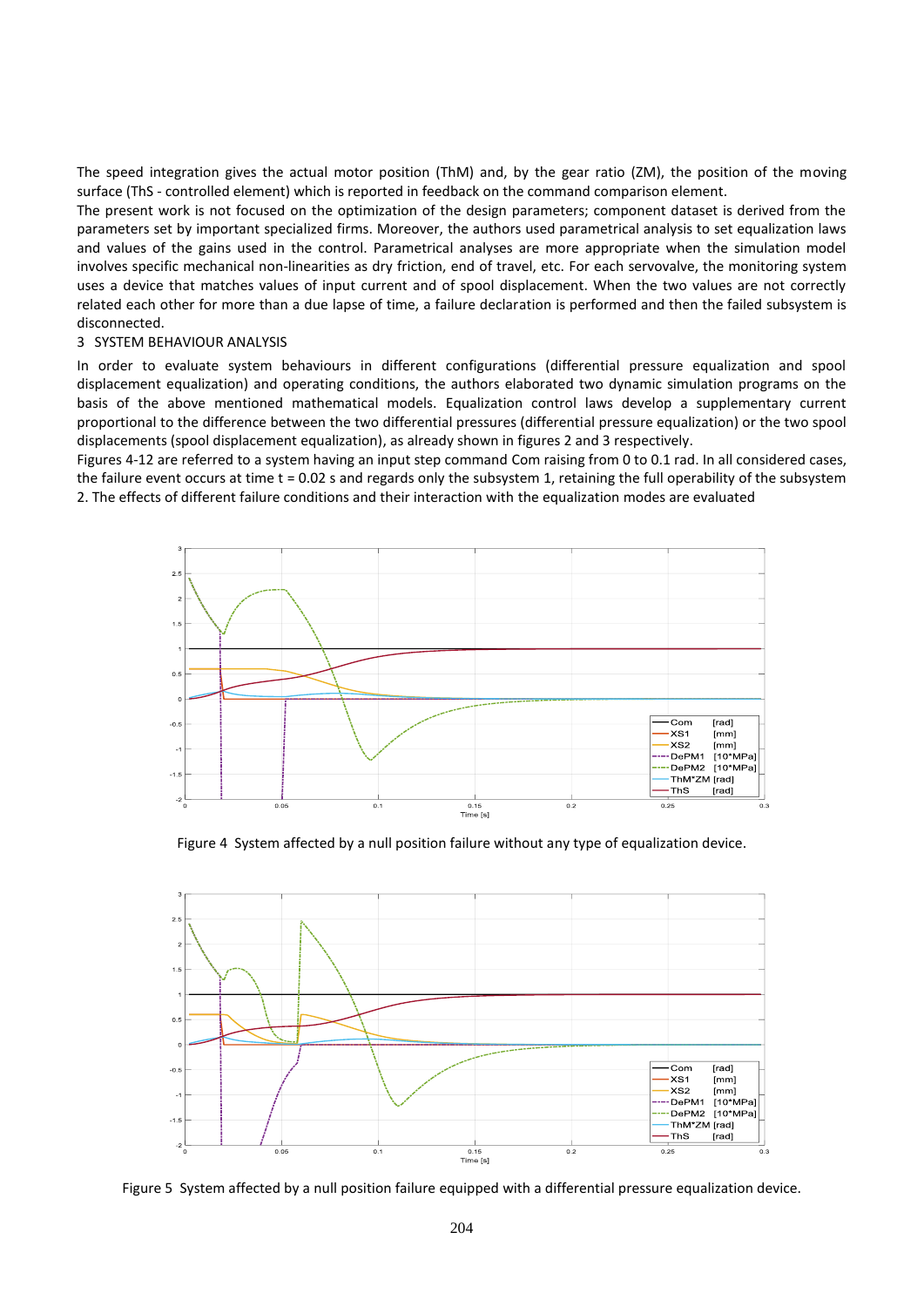

Figure 6 System affected by a null position failure equipped with a spool position equalization device.



Figure 7 System affected by a negative hard over failure without any type of equalization device.



Figure 8 System affected by a negative hard over failure equipped with a spool position equalization device.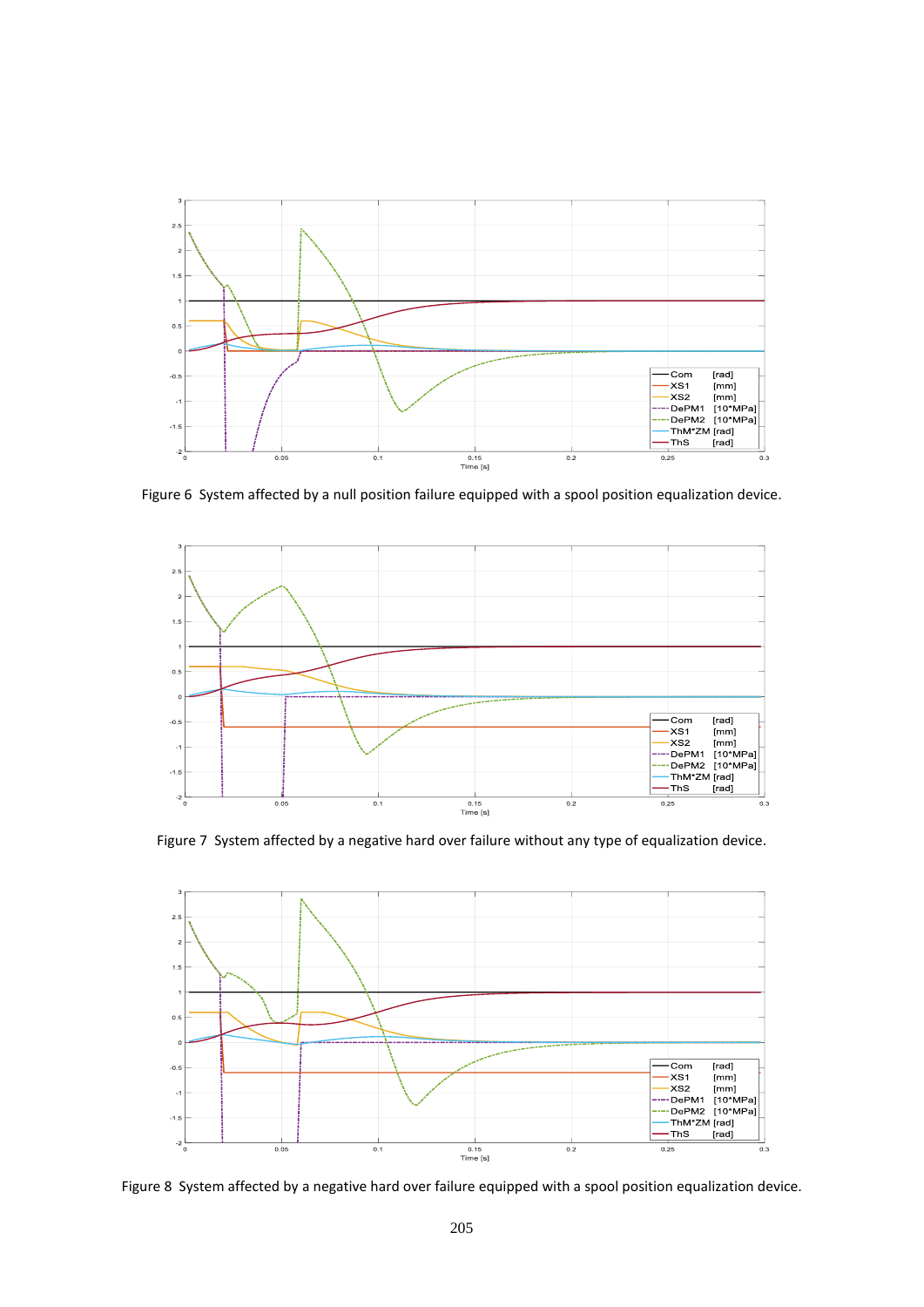

Figure 9 System affected by a negative hard over failure equipped with a differential pressure equalization device.



Figure 10 System affected by a positive hard over failure without any type of equalization device.



Figure 11 System affected by a positive hard over failure equipped with a spool position equalization device.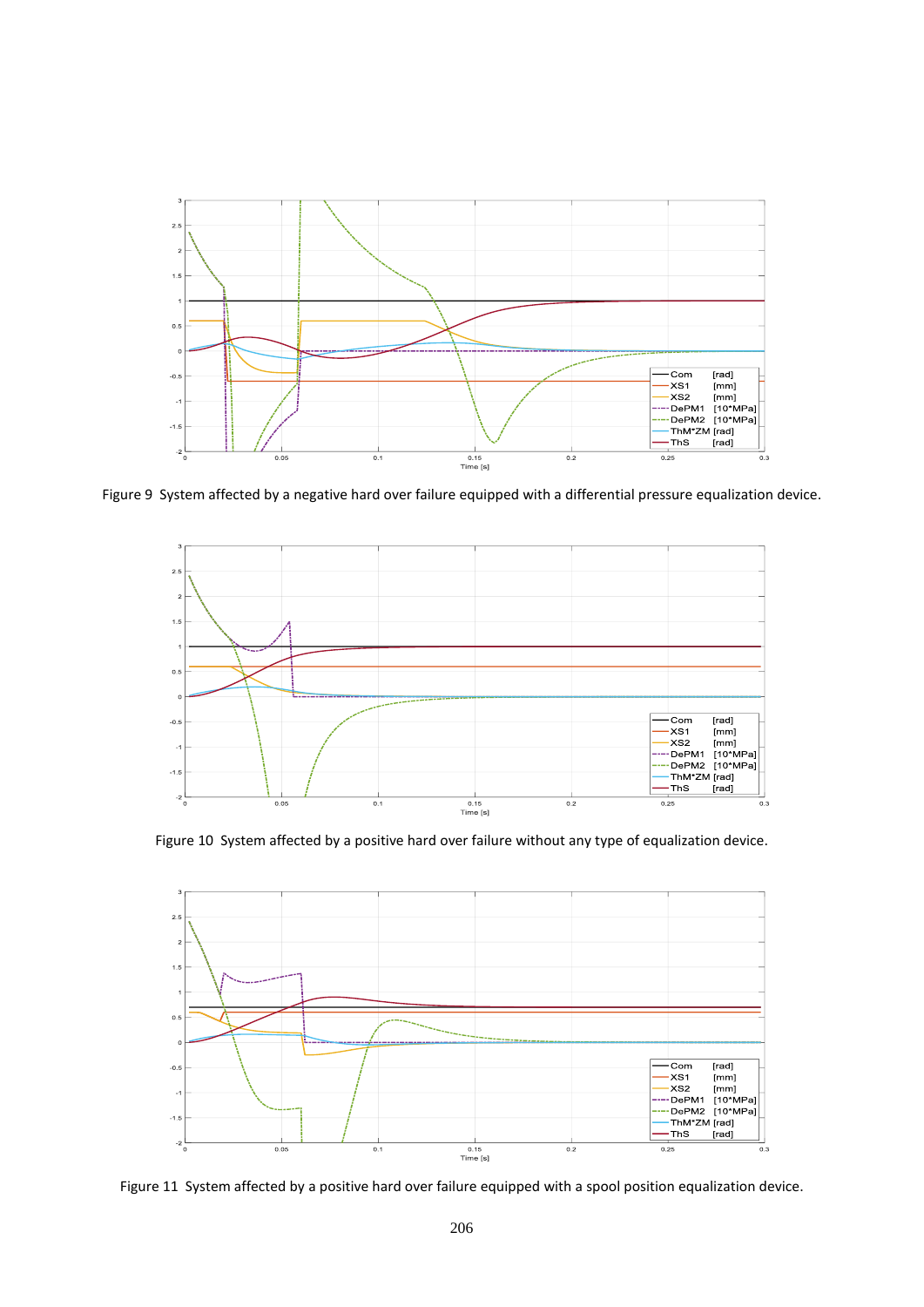

Figure 12 System affected by a positive hard over failure equipped with a differential pressure equalization device.

Figures 4-5-6 are referred to a system affected by a null position failure without any type of equalization device (Fig. 4), with a differential pressure (Fig. 5) or spool position (Fig. 6) equalization device.

Figure 4 shows a sound damping action of the valve of the subsystem 1 that, in case of failure, suddenly returns to the centered position. On the contrary, in the subsystem 2, the reduced actuation rate causes an increased differential pressure of the valve; the equalization device is not present as proves the spool position of the operational servovalve that is not reduced by the corrective action. Therefore, the monitoring system declares the failure at time t = 0.059 s: as a consequence, the failed subsystem and the equalization device are disconnected and the fluid dynamic action produced by the failed servovalve and associated motor becomes null. After the disconnection, the actuation rate returns nearly to its original value until the reaching of the commanded position. In case of failure, the presence of the equalization system results disadvantageous: in fact its absence diminishes the total actuation time.

Figure 5 shows the effects of the differential pressure equalization device with respect to the case shown in Fig. 4. The equalization device decreases the spool displacement of the operational valve in order to shrink the difference between the differential pressures; as a consequence, at the beginning, its action significantly reduces the actuation rate. The actuation rate can be correctly guaranteed until the commanded position because, as soon as the monitoring system disengages the failed subsystem and the equalization device, the operational subsystem can reach an actuation rate similar to the full operative condition and therefore achieve its almost full performance.

Figure 6 represents the same system characterized by a spool position equalization device. The equalization device performs the same reduced actuation rate as in Fig. 4, but the corrective action, based on the differential spool position, leads to a faster transient following the failure.

Figures 7-8-9 are referred to a system affected by a negative hard over failure without any type of equalization device (Fig. 7), with a differential pressure (Fig. 8) or spool position (Fig. 9) equalization device.

The behaviour of the system affected by negative hard over without equalization (Fig. 7) is similar to the one with null position failure without equalization (Fig. 4); however, in case of failure, it occurs a torque contrasting the required actuation rate produced by the opposite displacement of the failed valve together with a damping action. As already reported for the case of Fig. 4, the full system operability and the correct achievement of the commanded position are guaranteed by the disengagement (at time t= 0.0585 s) of both the failed subsystem and the equalization device by the monitoring device.

The behaviour of the actuation system affected by negative hard over and equipped with the said differential pressure equalization device (Fig. 8) is similar to the dynamic response analysed in the previous case (shown in Fig. 7). The difference relies on the transient between failure event and disengagement because both the negative hard over condition of the failed valve and the incorrect action of the equalization device cause a temporary backward movement of the actuation system.

The system affected by negative hard over with spool displacement equalization device (Fig. 9) shows behaviour similar to the previous case, with a longer backward movement.

Figures 10-11-12 are finally referred to a system affected by a positive hard-over failure without any type of equalization device (Fig. 10), with a differential pressure (Fig. 11) or spool position (Fig. 12) equalization device.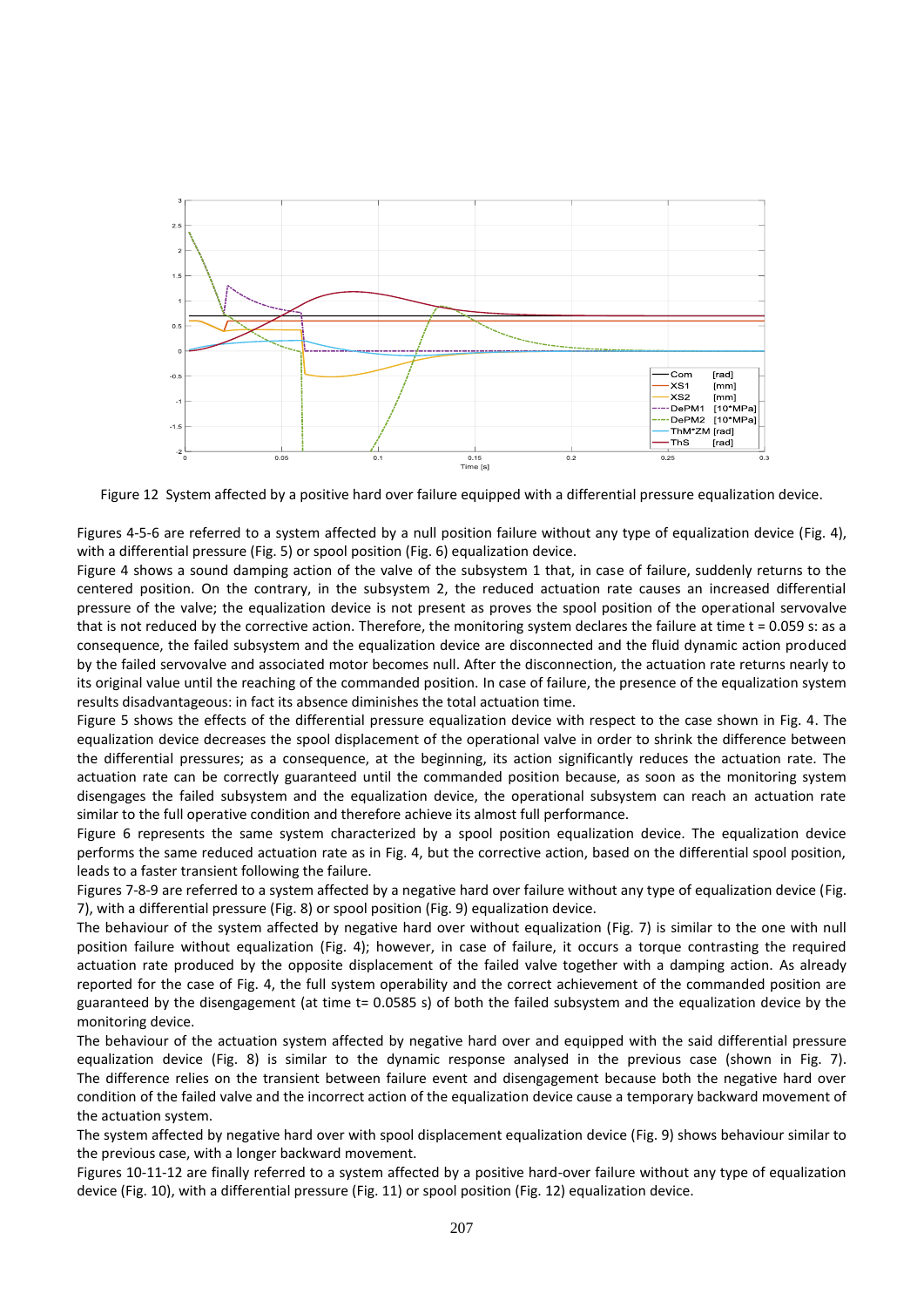The system affected by positive hard over without equalization (Fig. 10) acts in a similar way as the one affected by negative hard-over without equalization (Fig. 7), but it occurs a high actuation rate because the failed subsystem performs a torque aiding (not opposing) the commanded movement.

The behaviour of the system affected by positive hard-over with differential pressure equalization device (Fig.11) is similar to the system with negative hard over with differential pressure equalization device (Fig. 8) and the behaviour of the system affected by positive hard over with spool displacement equalization device (Fig. 12) is similar to the system with negative hard over with spool displacement equalization device (Fig. 9).

Anyhow, it occurs a higher actuation rate and a marked overshoot because the failed subsystem performs a torque aiding (not opposing) the commanded movement.

# 4 CONCLUSIONS

The results put in evidence the criticality of each type of failure related to the corresponding equalization device. Indeed, as shown in the considered cases, in case of failure, the presence of the equalization device worsens the scenario. In fact, in this case, the operational valve (affected by equalization effects) reduces the contrasting action performed against the failed one. The proposed results point out the criticality of each type of failure concerning the corresponding equalization device. In conclusion, the author's opinion is that a proper actuation operation and the prevention of all critical situations could be obtained with a proper quick disengagement of the equalization device following the failure onset.

# 5 LIST OF SYMBOLS

| Cil              | hydraulic motor displacement $[m3]$                                     |
|------------------|-------------------------------------------------------------------------|
| <b>CM</b>        | motor viscous damping coefficient [N s/rad]                             |
| Com              | command [rad]                                                           |
| Cor1,2           | valve 1, 2 input electric current [A]                                   |
| CorM             | Cor max absolute value [A]                                              |
| D2ThM            | hydraulic motors acceleration [rad/s <sup>2</sup> ]                     |
| DeCor            | equalization differential current [A]                                   |
| DePC1,2          | valve 1, 2 commanded pressure [Pa]                                      |
| <b>DePHS</b>     | supply max differential pressure [Pa]                                   |
| <b>DThM</b>      | hydraulic motors angular rate [rad/s]                                   |
| Err              | position error [rad]                                                    |
| GC               | proportional gain of the position loop and servovalve amplifier [A/rad] |
| $Geq_{\Delta p}$ | pressure equalization device gain [A/Pa]                                |
| $Geq_{XS}$       | valve position equalization device gain [A/m]                           |
| GP               | valve pressure gain [Pa/m]                                              |
| GPS1,2           | valve 1, 2 secant pressure gain [Pa/m]                                  |
| GQ               | valve flow gain $[m^2/s]$                                               |
| GS               | speed loop gain [A/rad/s]                                               |
| GV               | global control valve position gain [m/A]                                |
| JM               | hydraulic motor total equivalent inertia [kg m <sup>2</sup> ]           |
| Offset1,2        | valve 1, 2 offset equivalent current [A]                                |
| QM1,2            | flow through hydraulic motor 1, 2 $[m^3/s]$                             |
| ThM              | hydraulic motors angular position [rad]                                 |
| <b>ThS</b>       | moving surface position [rad]                                           |
| TR               | load acting on the moving surface [N]                                   |
| XS1,2            | valve 1, 2 second stage position [m]                                    |
| <b>XSM</b>       | max XS value [m]                                                        |
| ZM               | surface/motor gear ratio                                                |
| τ                | equalization device time constant                                       |